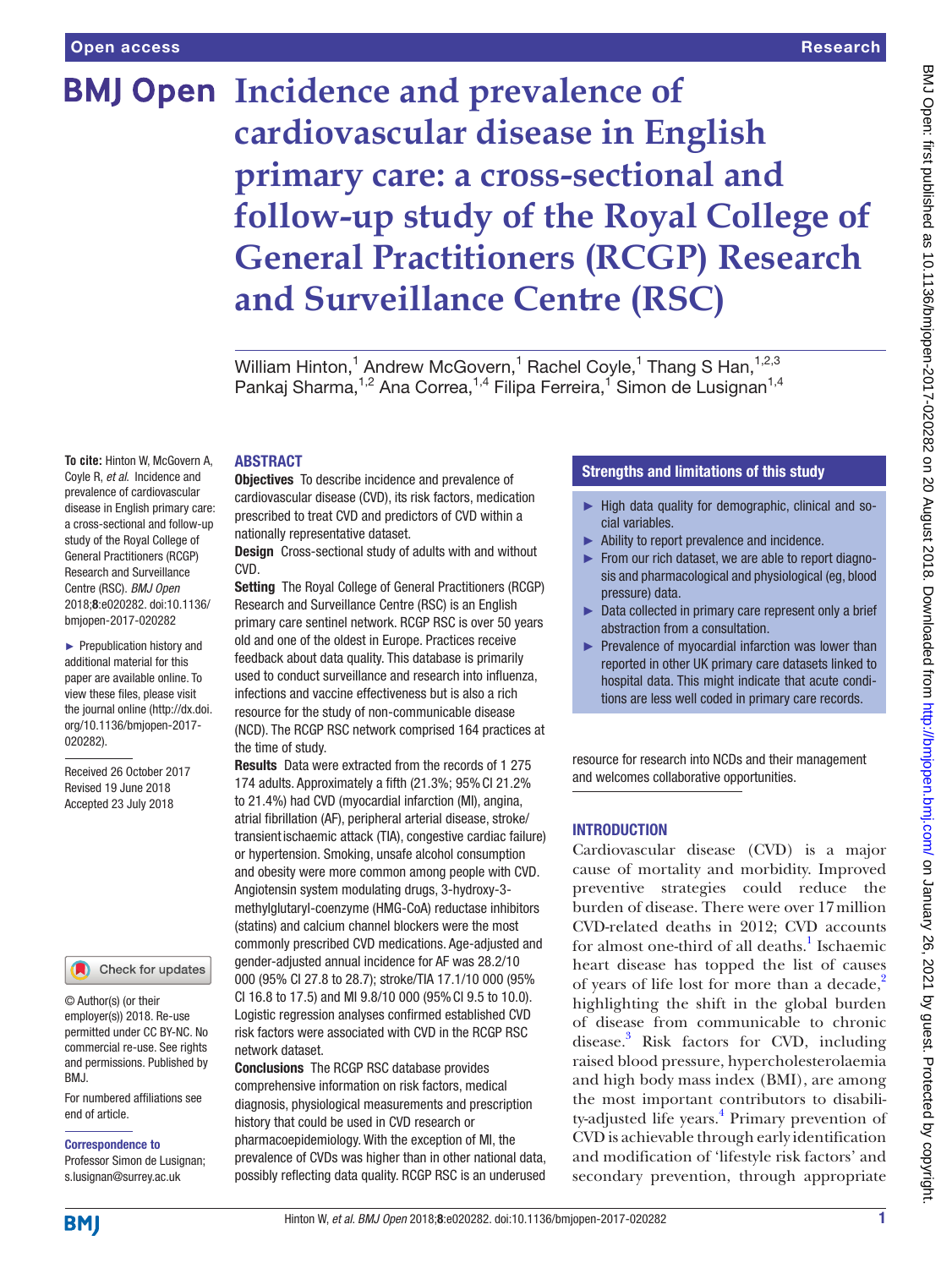risk reduction, which slows disease progression. Effective prevention and treatment is reliant on the identification of people at risk of or with current CVD, and systems which facilitate monitoring of management.

Large datasets provide real-world insights into the epidemiology of CVD and better use of analytics may lead to improvements in care. $5$  Notwithstanding, the widespread use of computerised medical record (CMR) published research on the use of large datasets in CVD research remains limited.<sup>6</sup> The majority of CVD management takes place in primary care, providing opportunities for research.<sup>[7](#page-8-1)[8](#page-8-2)</sup> In the UK, a pay-for-performance scheme (P4P), the Quality and Outcomes Framework (QOF) was introduced to incentivise general practitioner (GP) practices to achieve indicator thresholds for the management of chronic diseases,<sup>[9](#page-8-3)</sup> which has enhanced data quality in primary care. The ubiquitous use of CMR systems in UK primary care allows ready analysis enhanced by the UK's registration-based systems, which provide an accurate denominator.<sup>[10](#page-8-4)</sup>

The English Royal College of General Practitioners (RCGP) Research and Surveillance Centre (RSC) is one of the longest established primary care sentinel networks.<sup>11</sup> It comprises a nationally representative sample, $12$  monitoring infections and respiratory disease, particularly influenza and assessing vaccine effectiveness[.13](#page-8-7) [14](#page-8-8) [15](#page-8-9) The RCGP RSC extended its remit into diabetes, with a focus on disparities and adherence/persistence, and has been shown to have good data quality.<sup>16</sup> One recent analysis has used the cardiovascular outcome data from the RCGP  $RSC<sup>17</sup>$  but there has not previously been a systematic assessment of CVD data quality and completeness. We describe the incidence and prevalence of CVD in the RCGP RSC cohort; including across different patient characteristics, medications and risk factors for CVD.

#### **OBJECTIVES**

- ► To identify the proportion of adults currently registered within the RCGP RSC who have a diagnosis of CVD.
- To describe the prevalence of risk factors for CVD and medications prescribed within the RSCP RSC network.
- To compare the incidence and prevalence with other nationally reported datasets.

#### **METHODS**

#### Study design and study population

This is a cross-sectional study using routinely collected data extracted from general practices registered within the RCGP RSC. All adults registered at the end of the study period, 31 December 2016, were included. Data were contributed by 164 practices across England.

#### Data source

The Read classification is currently used to code key clinical data.[18](#page-8-12) Diagnoses and key symptoms, examination

findings, therapies, investigations and test results, and processes of care are increasingly coded. Interactions with secondary care are generally coded into a patient's primary care record.

Data quality is very important to RCGP RSC.<sup>19 [20](#page-8-14)</sup> A sentinel system has to differentiate first, from new to follow-up of cases. So there is a lot of emphasis on making sure all consultations have a 'problem' coded, and it is so-called 'episode type' (ie, first, new or ongoing). Practices receive extensive feedback, practice visits, a monthly newsletter and more recently a dashboard refreshed weekly.<sup>21</sup> We are also looking at ways of automated classi-fication of unclassified episodes.<sup>[22](#page-8-16)</sup>

The individuals in the cohort have their identity pseudonymised. We pseudonymise National Health Service (NHS) number to protect patients' privacy—but can apply the same pseudonymisation algorithm to other datasets (eg, hospital data or cancer registries), so we can privately link patient-level data. We can, in addition, use a combination of probabilistic and deterministic methods to link data where there is no NHS number.<sup>23</sup>

### Data collection takes place twice per week with near realtime processing

We collect data from all patients twice per week, making us one of the freshest data sources. We have the capability to characterise and monitor disease and use of therapies, and compare use according to guidance. $24$  The RCGP RSC has produced a 'weekly return' of infections and respiratory disease since 1967, though over time it has expanded in terms of size, scope, sample collection and its capability with linking with other datasets. We can process large numbers of patients' data rapidly. Our weekly report involves the processing of around 1.75million patients data to produce our weekly report of over 30 conditions in around 4hours.

#### Identifying CVD

Demographic, social and clinical characteristics of the study population were identified using Read codes. Ethnicity was characterised using an established ontological approach: a combination of recorded ethnicity and information which infers ethnicity (such as language). $^{25}$  $^{25}$  $^{25}$ Socioeconomic status (SES) was determined using the Index of Multiple Deprivation (IMD—the official UK SES measure) from each patient's postal code, $26$  which we also have the capability to map to geocoordinate.

We used the latest code recorded for each patient to report smoking status. The categories we created were: never, current and ex-smoker. For alcohol use, we included alcohol-related disease or complications. We stratified alcohol use into: not recorded, within limits (<14 units per week) or alcohol consumption with no amount specified or excess (≥14 units per week or other codes consistent with heavy drinking). We categorised BMI using WHO categories: underweight  $(\langle 18.5 \text{ kg/m}^2 \rangle)$ , normal (18.5–24.9), overweight (25.0–29.9), obese class 1 (30.0–34.9), obese class 2 (35.0–39.9) and obese class 3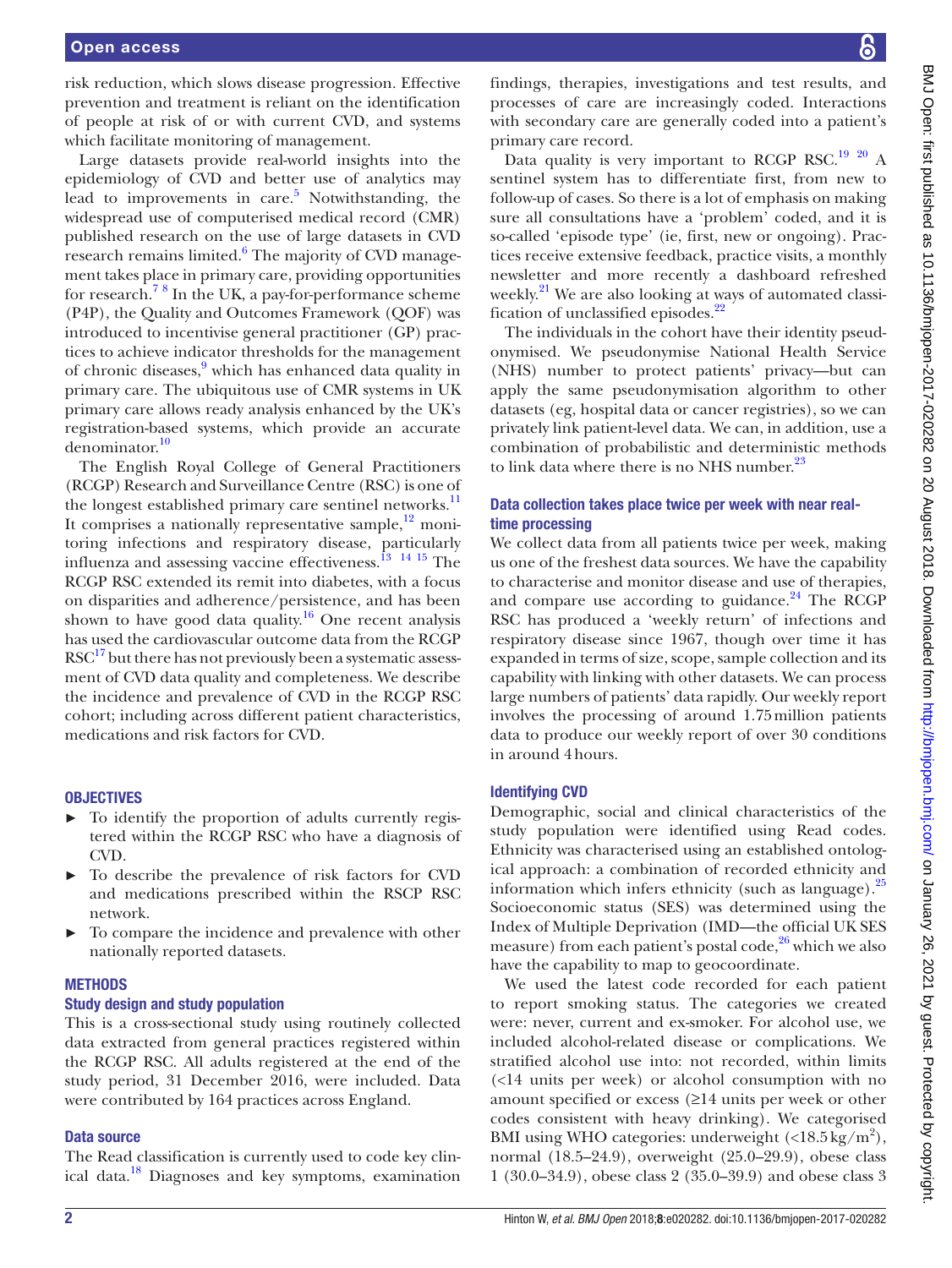$(\geq 40.0)$ .<sup>[27](#page-8-21)</sup> For BMI and blood pressure, we used the latest value recorded. We also report missing data.

CVD cases include a diagnosis of one or more of the following conditions: coronary artery disease (including myocardial infarction and angina), atrial fibrillation (AF), peripheral arterial disease, stroke, transient ischaemic attack and congestive cardiac failure (online [supplemen](https://dx.doi.org/10.1136/bmjopen-2017-020282)[tary appendix 1](https://dx.doi.org/10.1136/bmjopen-2017-020282), Read code list<sup>28</sup>). We included hypertension in our analysis of CVD.

#### Risk factors for CVD and disease prevalence

In addition to those described above, we measured prevalence of established CVD risk factors demonstrated to predict CVD.[29](#page-8-23) Our analysis included latest systolic blood pressure (SBP) in excess of 140mm Hg, chronic kidney disease (CKD, including stages 3–5) and diabetes mellitus.

#### Prevalence and incidence of CVD

Prevalence of CVD was described by the number of different conditions in people by age groups (<50 years, 50–59 years, 60–69 years, 70–79 years and ≥80 years). Incidence of CVD was derived for the last 5years (2012–2016). We reported age-adjusted and gender-adjusted annual incidence of CVD using the 2011 Census for England and Wales. We also compared prevalence of CVD conditions and risk factors/comorbidities in the RCGP RSC dataset with those reported for the QOF/P4P national financially incentivised chronic disease management scheme.

#### CVD prescription use

We report the following cardiovascular medication prescriptions: ACE inhibitors, alpha blockers, angiotensin II receptor blockers, antiplatelet therapy (including aspirin), glycosides, calcium channel blockers, centrally acting antihypertensives, statins, fibrates, other lipid-lowering drugs, loop diuretics, nicorandil, nitrates, potassium sparing diuretics, super ventricular antiarrhythmic, thiazide and thiazide-like diuretics, vasodilator antihypertensives, and beta-blockers. We defined medication use as the recording of one or more prescriptions in the GP record.

# Predictors of CVD

Logistic regression was used to identify variables that predict CVD. Variable selection was based on established risk factors for CVD. Since CVD is a composite of conditions, which present at different stages, we also explored associations between variables and the most common CVD conditions identified in this study.

#### Inclusion criteria

All adults, aged ≥18 years, who were registered at an RCGP RSC practice on 31 December 2016 were included in the analysis.

# Exclusion criteria

Any patients who have codes suggesting they declined any form of data sharing are not analysed by RCGP RSC (approximately 2.2% of the registered population).

# Statistical analysis

We used descriptive statistics calculated using the open source software, R-studio. We reported counts and percentages of crude data. Proportions were compared using  $\chi^2$  tests, while the independent samples t-test and Mann-Whitney U test were used to compare measures of central tendency (means and medians).

As mentioned above, we used logistic regression to identify variables that predict CVD as an outcome. Three models were run, which included the following outcome variables: (1) CVD as a composite of conditions (coronary artery disease, myocardial infarction, angina, AF, peripheral arterial disease, stroke, transient ischaemic attack and congestive cardiac failure); (2) coronary artery disease (including myocardial infarction and angina) and (3) AF.

Within each model, we adjusted for the following predictor variables: age, gender, ethnicity, SES (using IMD stratified into quintiles), smoking status, alcohol consumption, BMI category, presence of diabetes (no diabetes, type 1 diabetes, type 2 diabetes) and presence of other known risk factors (uncontrolled SBP: >140mm Hg; hypertension and CKD (stages 3–5). All variables were retained in the regression analyses irrespective of associations in bivariate analyses.

We reported ORs with 95% CIs and p values for each model parameter. Results were deemed significant if they were associated with a significance level of p<0.05.

# Ethics

The data used for the analysis were pseudonymised at the point of extraction and encrypted prior to uploading to the Clinical Informatics Research Group secure server. Personal data were not identifiable during the analysis. This study was approved by the RCGP RSC study approval committee and was classified as a study of 'usual practice'.<sup>30</sup> RCGP RSC data are available to researchers and applications should be made direct to RCGP.<sup>[31](#page-8-25)</sup>

# Patient and public involvement

No patients or public were involved in the design, recruitment or conduct of this study.

# **RESULTS**

#### Demographics about people with and without CVD

A total of 1 275 174 adults were registered with RCGP RSC practices. SES was identified within almost the entire adult population and three-quarters had their ethnicity recorded. The least deprived quintiles (IMD quintiles 4 and 5) were over-represented in the cohort [\(table](#page-3-0) 1).

The prevalence of CVD and hypertension was 21.3% (271 684) and more common among males. Smoking, unsafe drinking and obesity were more prevalent among people with CVD than without, as was white ethnicity. There was a lower proportion of Asian, mixed or other ethnicity individuals among those diagnosed with CVD by comparison to those without CVD, and the proportion of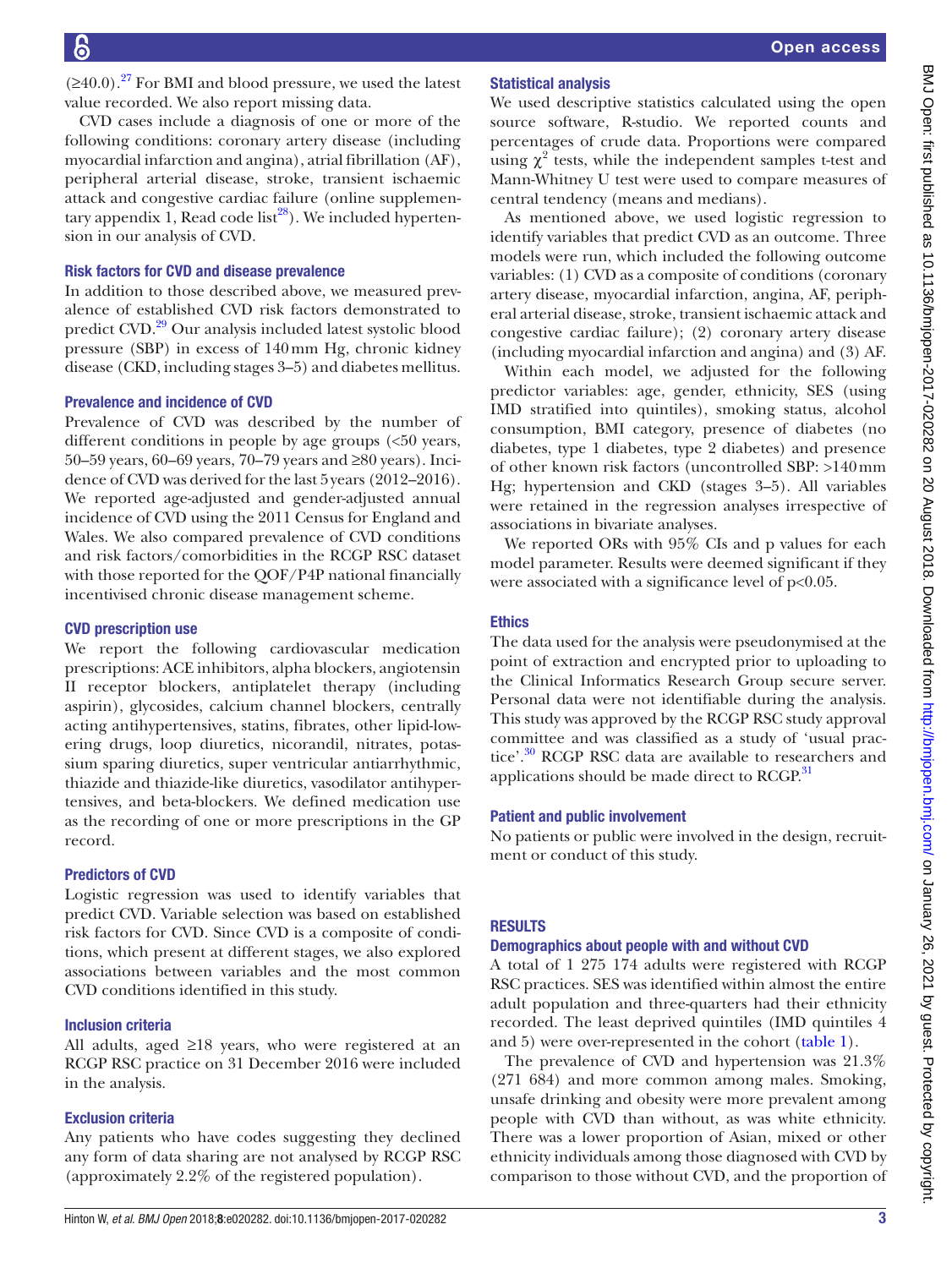<span id="page-3-0"></span>

| Any CVD <sup>*</sup> and<br>All adults, n (%)<br>hypertension, n (%)<br>No CVD, $n$ $%$<br>$(n=1 003 490)$<br>$(n=1 275 174)$<br>$(n=271684)$<br>P values<br>< 0.001<br>47.5 (18.9)<br>67.9 (13.7)<br>41.9(16.1)<br>46.0 (31.0-62.0)<br>69.0 (59.0-78.0)<br>40.0 (29.0-53.0)<br>< 0.001<br>651298 (51.1)<br>133765 (49.2)<br>517533 (51.6)<br>< 0.001<br>975924 (76.5)<br>219732 (80.9)<br>756 192 (75.4)<br>White<br>198884 (73.2)<br>630016 (62.8)<br>< 0.001<br>828900 (65.0)<br>Asian<br>< 0.001<br>78603 (6.2)<br>9853 (3.6)<br>68750 (6.9)<br><b>Black</b><br>39805 (3.1)<br>31 640 (3.2)<br>< 0.001<br>8165 (3.0)<br>Mixed<br>14955 (1.2)<br>1577 (0.6)<br>13378 (1.3)<br>< 0.001<br>Other<br>13661(1.1)<br>1253(0.5)<br>12408(1.2)<br>< 0.001<br>Not recorded<br>299250 (23.5)<br>51952 (19.1)<br>247 298 (24.6)<br>< 0.001<br>1 271 764 (99.7)<br>271 120 (99.8)<br>1 000 644 (99.7)<br>< 0.001<br>IMD quintile 5 (least)<br>337239 (26.4)<br>75278 (27.7)<br>261961 (26.1)<br>IMD quintile 4<br>277357 (21.8)<br>62736 (23.1)<br>< 0.001<br>214621 (21.4)<br>IMD quintile 3<br>< 0.001<br>232524 (18.2)<br>50 534 (18.6)<br>181990 (18.1)<br>IMD quintile 2<br>175 155 (17.5)<br>216466 (17.0)<br>41311 (15.2)<br>< 0.001<br>IMD quintile 1 (most deprived)<br>208 178 (16.3)<br>41 261 (15.2)<br>166917 (16.6)<br>< 0.001<br>IMD quintile not available<br>2846 (0.3)<br>< 0.001<br>3410(0.3)<br>564(0.2)<br>1 198 579 (94.0)<br>263970 (97.2)<br>934 609 (93.1)<br>Never<br>< 0.001<br>514481 (40.3)<br>78045 (28.7)<br>436 436 (43.5)<br>Current<br>242 599 (19.0)<br>38455 (14.2)<br>204 144 (20.3)<br>< 0.001<br>441 499 (34.6)<br>294 029 (29.3)<br>< 0.001<br>Ex-smoker<br>147470 (54.3)<br>Not recorded<br>76595 (6.0)<br>7714 (2.8)<br>68881 (6.9)<br>< 0.001<br>1 025 722 (80.4)<br>258 187 (95.0)<br>767 535 (76.5)<br>None<br>< 0.001<br>205708 (16.1)<br>50670 (18.7)<br>155038 (15.4)<br>Within limits<br>466063 (36.5)<br>93408 (34.4)<br>372655 (37.1)<br>< 0.001<br>353951 (27.8)<br>114 109 (42.0)<br>< 0.001<br><b>Excess</b><br>239842 (23.9)<br>Not recorded<br>249452 (19.6)<br>13497 (5.0)<br>235955 (23.5)<br>< 0.001<br>1 100 374 (86.3)<br>262715 (96.7)<br>837 659 (83.5)<br>BMI mean (SD)<br>< 0.001<br>26.5(5.9)<br>41.9(6.0)<br>25.8(5.6)<br>42258 (3.3)<br>38967 (3.9)<br>Underweight<br>3291 (1.2)<br>< 0.001<br>Normal<br>450616 (35.3)<br>64395 (23.7)<br>386221 (38.5)<br>< 0.001<br>< 0.001<br>Overweight<br>360340 (28.3)<br>99941 (36.8)<br>260399 (25.9)<br>Obese class 1<br>159638 (12.5)<br>59506 (21.9)<br>100132 (10.0)<br>< 0.001<br>Obese class 2<br>33769 (3.4)<br>< 0.001<br>57097 (4.5)<br>23328 (8.6)<br>Obese class 3<br>18493 (1.8)<br>31018 (2.4)<br>12525(4.6)<br>< 0.001<br>Not recorded<br>174207 (13.7)<br>165509 (16.5)<br>< 0.001<br>8698 (3.2) | The characteristics of the adult population with and without CVD<br>Table 1 |  |  |  |  |  |  |
|---------------------------------------------------------------------------------------------------------------------------------------------------------------------------------------------------------------------------------------------------------------------------------------------------------------------------------------------------------------------------------------------------------------------------------------------------------------------------------------------------------------------------------------------------------------------------------------------------------------------------------------------------------------------------------------------------------------------------------------------------------------------------------------------------------------------------------------------------------------------------------------------------------------------------------------------------------------------------------------------------------------------------------------------------------------------------------------------------------------------------------------------------------------------------------------------------------------------------------------------------------------------------------------------------------------------------------------------------------------------------------------------------------------------------------------------------------------------------------------------------------------------------------------------------------------------------------------------------------------------------------------------------------------------------------------------------------------------------------------------------------------------------------------------------------------------------------------------------------------------------------------------------------------------------------------------------------------------------------------------------------------------------------------------------------------------------------------------------------------------------------------------------------------------------------------------------------------------------------------------------------------------------------------------------------------------------------------------------------------------------------------------------------------------------------------------------------------------------------------------------------------------------------------------------------------------------------------------------------------------------------------------------------------------------------------------------------------------------------------------------------------------------------------------------------------------|-----------------------------------------------------------------------------|--|--|--|--|--|--|
|                                                                                                                                                                                                                                                                                                                                                                                                                                                                                                                                                                                                                                                                                                                                                                                                                                                                                                                                                                                                                                                                                                                                                                                                                                                                                                                                                                                                                                                                                                                                                                                                                                                                                                                                                                                                                                                                                                                                                                                                                                                                                                                                                                                                                                                                                                                                                                                                                                                                                                                                                                                                                                                                                                                                                                                                                     | <b>Characteristic</b>                                                       |  |  |  |  |  |  |
|                                                                                                                                                                                                                                                                                                                                                                                                                                                                                                                                                                                                                                                                                                                                                                                                                                                                                                                                                                                                                                                                                                                                                                                                                                                                                                                                                                                                                                                                                                                                                                                                                                                                                                                                                                                                                                                                                                                                                                                                                                                                                                                                                                                                                                                                                                                                                                                                                                                                                                                                                                                                                                                                                                                                                                                                                     | Age mean (SD)                                                               |  |  |  |  |  |  |
|                                                                                                                                                                                                                                                                                                                                                                                                                                                                                                                                                                                                                                                                                                                                                                                                                                                                                                                                                                                                                                                                                                                                                                                                                                                                                                                                                                                                                                                                                                                                                                                                                                                                                                                                                                                                                                                                                                                                                                                                                                                                                                                                                                                                                                                                                                                                                                                                                                                                                                                                                                                                                                                                                                                                                                                                                     | Age median (IQR)                                                            |  |  |  |  |  |  |
|                                                                                                                                                                                                                                                                                                                                                                                                                                                                                                                                                                                                                                                                                                                                                                                                                                                                                                                                                                                                                                                                                                                                                                                                                                                                                                                                                                                                                                                                                                                                                                                                                                                                                                                                                                                                                                                                                                                                                                                                                                                                                                                                                                                                                                                                                                                                                                                                                                                                                                                                                                                                                                                                                                                                                                                                                     | Female                                                                      |  |  |  |  |  |  |
|                                                                                                                                                                                                                                                                                                                                                                                                                                                                                                                                                                                                                                                                                                                                                                                                                                                                                                                                                                                                                                                                                                                                                                                                                                                                                                                                                                                                                                                                                                                                                                                                                                                                                                                                                                                                                                                                                                                                                                                                                                                                                                                                                                                                                                                                                                                                                                                                                                                                                                                                                                                                                                                                                                                                                                                                                     | Ethnicity recorded                                                          |  |  |  |  |  |  |
|                                                                                                                                                                                                                                                                                                                                                                                                                                                                                                                                                                                                                                                                                                                                                                                                                                                                                                                                                                                                                                                                                                                                                                                                                                                                                                                                                                                                                                                                                                                                                                                                                                                                                                                                                                                                                                                                                                                                                                                                                                                                                                                                                                                                                                                                                                                                                                                                                                                                                                                                                                                                                                                                                                                                                                                                                     |                                                                             |  |  |  |  |  |  |
|                                                                                                                                                                                                                                                                                                                                                                                                                                                                                                                                                                                                                                                                                                                                                                                                                                                                                                                                                                                                                                                                                                                                                                                                                                                                                                                                                                                                                                                                                                                                                                                                                                                                                                                                                                                                                                                                                                                                                                                                                                                                                                                                                                                                                                                                                                                                                                                                                                                                                                                                                                                                                                                                                                                                                                                                                     |                                                                             |  |  |  |  |  |  |
|                                                                                                                                                                                                                                                                                                                                                                                                                                                                                                                                                                                                                                                                                                                                                                                                                                                                                                                                                                                                                                                                                                                                                                                                                                                                                                                                                                                                                                                                                                                                                                                                                                                                                                                                                                                                                                                                                                                                                                                                                                                                                                                                                                                                                                                                                                                                                                                                                                                                                                                                                                                                                                                                                                                                                                                                                     |                                                                             |  |  |  |  |  |  |
|                                                                                                                                                                                                                                                                                                                                                                                                                                                                                                                                                                                                                                                                                                                                                                                                                                                                                                                                                                                                                                                                                                                                                                                                                                                                                                                                                                                                                                                                                                                                                                                                                                                                                                                                                                                                                                                                                                                                                                                                                                                                                                                                                                                                                                                                                                                                                                                                                                                                                                                                                                                                                                                                                                                                                                                                                     |                                                                             |  |  |  |  |  |  |
|                                                                                                                                                                                                                                                                                                                                                                                                                                                                                                                                                                                                                                                                                                                                                                                                                                                                                                                                                                                                                                                                                                                                                                                                                                                                                                                                                                                                                                                                                                                                                                                                                                                                                                                                                                                                                                                                                                                                                                                                                                                                                                                                                                                                                                                                                                                                                                                                                                                                                                                                                                                                                                                                                                                                                                                                                     |                                                                             |  |  |  |  |  |  |
|                                                                                                                                                                                                                                                                                                                                                                                                                                                                                                                                                                                                                                                                                                                                                                                                                                                                                                                                                                                                                                                                                                                                                                                                                                                                                                                                                                                                                                                                                                                                                                                                                                                                                                                                                                                                                                                                                                                                                                                                                                                                                                                                                                                                                                                                                                                                                                                                                                                                                                                                                                                                                                                                                                                                                                                                                     |                                                                             |  |  |  |  |  |  |
|                                                                                                                                                                                                                                                                                                                                                                                                                                                                                                                                                                                                                                                                                                                                                                                                                                                                                                                                                                                                                                                                                                                                                                                                                                                                                                                                                                                                                                                                                                                                                                                                                                                                                                                                                                                                                                                                                                                                                                                                                                                                                                                                                                                                                                                                                                                                                                                                                                                                                                                                                                                                                                                                                                                                                                                                                     | <b>IMD</b> recorded                                                         |  |  |  |  |  |  |
|                                                                                                                                                                                                                                                                                                                                                                                                                                                                                                                                                                                                                                                                                                                                                                                                                                                                                                                                                                                                                                                                                                                                                                                                                                                                                                                                                                                                                                                                                                                                                                                                                                                                                                                                                                                                                                                                                                                                                                                                                                                                                                                                                                                                                                                                                                                                                                                                                                                                                                                                                                                                                                                                                                                                                                                                                     |                                                                             |  |  |  |  |  |  |
|                                                                                                                                                                                                                                                                                                                                                                                                                                                                                                                                                                                                                                                                                                                                                                                                                                                                                                                                                                                                                                                                                                                                                                                                                                                                                                                                                                                                                                                                                                                                                                                                                                                                                                                                                                                                                                                                                                                                                                                                                                                                                                                                                                                                                                                                                                                                                                                                                                                                                                                                                                                                                                                                                                                                                                                                                     |                                                                             |  |  |  |  |  |  |
|                                                                                                                                                                                                                                                                                                                                                                                                                                                                                                                                                                                                                                                                                                                                                                                                                                                                                                                                                                                                                                                                                                                                                                                                                                                                                                                                                                                                                                                                                                                                                                                                                                                                                                                                                                                                                                                                                                                                                                                                                                                                                                                                                                                                                                                                                                                                                                                                                                                                                                                                                                                                                                                                                                                                                                                                                     |                                                                             |  |  |  |  |  |  |
|                                                                                                                                                                                                                                                                                                                                                                                                                                                                                                                                                                                                                                                                                                                                                                                                                                                                                                                                                                                                                                                                                                                                                                                                                                                                                                                                                                                                                                                                                                                                                                                                                                                                                                                                                                                                                                                                                                                                                                                                                                                                                                                                                                                                                                                                                                                                                                                                                                                                                                                                                                                                                                                                                                                                                                                                                     |                                                                             |  |  |  |  |  |  |
|                                                                                                                                                                                                                                                                                                                                                                                                                                                                                                                                                                                                                                                                                                                                                                                                                                                                                                                                                                                                                                                                                                                                                                                                                                                                                                                                                                                                                                                                                                                                                                                                                                                                                                                                                                                                                                                                                                                                                                                                                                                                                                                                                                                                                                                                                                                                                                                                                                                                                                                                                                                                                                                                                                                                                                                                                     |                                                                             |  |  |  |  |  |  |
|                                                                                                                                                                                                                                                                                                                                                                                                                                                                                                                                                                                                                                                                                                                                                                                                                                                                                                                                                                                                                                                                                                                                                                                                                                                                                                                                                                                                                                                                                                                                                                                                                                                                                                                                                                                                                                                                                                                                                                                                                                                                                                                                                                                                                                                                                                                                                                                                                                                                                                                                                                                                                                                                                                                                                                                                                     |                                                                             |  |  |  |  |  |  |
|                                                                                                                                                                                                                                                                                                                                                                                                                                                                                                                                                                                                                                                                                                                                                                                                                                                                                                                                                                                                                                                                                                                                                                                                                                                                                                                                                                                                                                                                                                                                                                                                                                                                                                                                                                                                                                                                                                                                                                                                                                                                                                                                                                                                                                                                                                                                                                                                                                                                                                                                                                                                                                                                                                                                                                                                                     | Smoking status recorded                                                     |  |  |  |  |  |  |
|                                                                                                                                                                                                                                                                                                                                                                                                                                                                                                                                                                                                                                                                                                                                                                                                                                                                                                                                                                                                                                                                                                                                                                                                                                                                                                                                                                                                                                                                                                                                                                                                                                                                                                                                                                                                                                                                                                                                                                                                                                                                                                                                                                                                                                                                                                                                                                                                                                                                                                                                                                                                                                                                                                                                                                                                                     |                                                                             |  |  |  |  |  |  |
|                                                                                                                                                                                                                                                                                                                                                                                                                                                                                                                                                                                                                                                                                                                                                                                                                                                                                                                                                                                                                                                                                                                                                                                                                                                                                                                                                                                                                                                                                                                                                                                                                                                                                                                                                                                                                                                                                                                                                                                                                                                                                                                                                                                                                                                                                                                                                                                                                                                                                                                                                                                                                                                                                                                                                                                                                     |                                                                             |  |  |  |  |  |  |
|                                                                                                                                                                                                                                                                                                                                                                                                                                                                                                                                                                                                                                                                                                                                                                                                                                                                                                                                                                                                                                                                                                                                                                                                                                                                                                                                                                                                                                                                                                                                                                                                                                                                                                                                                                                                                                                                                                                                                                                                                                                                                                                                                                                                                                                                                                                                                                                                                                                                                                                                                                                                                                                                                                                                                                                                                     |                                                                             |  |  |  |  |  |  |
|                                                                                                                                                                                                                                                                                                                                                                                                                                                                                                                                                                                                                                                                                                                                                                                                                                                                                                                                                                                                                                                                                                                                                                                                                                                                                                                                                                                                                                                                                                                                                                                                                                                                                                                                                                                                                                                                                                                                                                                                                                                                                                                                                                                                                                                                                                                                                                                                                                                                                                                                                                                                                                                                                                                                                                                                                     |                                                                             |  |  |  |  |  |  |
|                                                                                                                                                                                                                                                                                                                                                                                                                                                                                                                                                                                                                                                                                                                                                                                                                                                                                                                                                                                                                                                                                                                                                                                                                                                                                                                                                                                                                                                                                                                                                                                                                                                                                                                                                                                                                                                                                                                                                                                                                                                                                                                                                                                                                                                                                                                                                                                                                                                                                                                                                                                                                                                                                                                                                                                                                     | Alcohol use recorded                                                        |  |  |  |  |  |  |
|                                                                                                                                                                                                                                                                                                                                                                                                                                                                                                                                                                                                                                                                                                                                                                                                                                                                                                                                                                                                                                                                                                                                                                                                                                                                                                                                                                                                                                                                                                                                                                                                                                                                                                                                                                                                                                                                                                                                                                                                                                                                                                                                                                                                                                                                                                                                                                                                                                                                                                                                                                                                                                                                                                                                                                                                                     |                                                                             |  |  |  |  |  |  |
|                                                                                                                                                                                                                                                                                                                                                                                                                                                                                                                                                                                                                                                                                                                                                                                                                                                                                                                                                                                                                                                                                                                                                                                                                                                                                                                                                                                                                                                                                                                                                                                                                                                                                                                                                                                                                                                                                                                                                                                                                                                                                                                                                                                                                                                                                                                                                                                                                                                                                                                                                                                                                                                                                                                                                                                                                     |                                                                             |  |  |  |  |  |  |
|                                                                                                                                                                                                                                                                                                                                                                                                                                                                                                                                                                                                                                                                                                                                                                                                                                                                                                                                                                                                                                                                                                                                                                                                                                                                                                                                                                                                                                                                                                                                                                                                                                                                                                                                                                                                                                                                                                                                                                                                                                                                                                                                                                                                                                                                                                                                                                                                                                                                                                                                                                                                                                                                                                                                                                                                                     |                                                                             |  |  |  |  |  |  |
|                                                                                                                                                                                                                                                                                                                                                                                                                                                                                                                                                                                                                                                                                                                                                                                                                                                                                                                                                                                                                                                                                                                                                                                                                                                                                                                                                                                                                                                                                                                                                                                                                                                                                                                                                                                                                                                                                                                                                                                                                                                                                                                                                                                                                                                                                                                                                                                                                                                                                                                                                                                                                                                                                                                                                                                                                     |                                                                             |  |  |  |  |  |  |
|                                                                                                                                                                                                                                                                                                                                                                                                                                                                                                                                                                                                                                                                                                                                                                                                                                                                                                                                                                                                                                                                                                                                                                                                                                                                                                                                                                                                                                                                                                                                                                                                                                                                                                                                                                                                                                                                                                                                                                                                                                                                                                                                                                                                                                                                                                                                                                                                                                                                                                                                                                                                                                                                                                                                                                                                                     | <b>BMI</b> recorded                                                         |  |  |  |  |  |  |
|                                                                                                                                                                                                                                                                                                                                                                                                                                                                                                                                                                                                                                                                                                                                                                                                                                                                                                                                                                                                                                                                                                                                                                                                                                                                                                                                                                                                                                                                                                                                                                                                                                                                                                                                                                                                                                                                                                                                                                                                                                                                                                                                                                                                                                                                                                                                                                                                                                                                                                                                                                                                                                                                                                                                                                                                                     |                                                                             |  |  |  |  |  |  |
|                                                                                                                                                                                                                                                                                                                                                                                                                                                                                                                                                                                                                                                                                                                                                                                                                                                                                                                                                                                                                                                                                                                                                                                                                                                                                                                                                                                                                                                                                                                                                                                                                                                                                                                                                                                                                                                                                                                                                                                                                                                                                                                                                                                                                                                                                                                                                                                                                                                                                                                                                                                                                                                                                                                                                                                                                     |                                                                             |  |  |  |  |  |  |
|                                                                                                                                                                                                                                                                                                                                                                                                                                                                                                                                                                                                                                                                                                                                                                                                                                                                                                                                                                                                                                                                                                                                                                                                                                                                                                                                                                                                                                                                                                                                                                                                                                                                                                                                                                                                                                                                                                                                                                                                                                                                                                                                                                                                                                                                                                                                                                                                                                                                                                                                                                                                                                                                                                                                                                                                                     |                                                                             |  |  |  |  |  |  |
|                                                                                                                                                                                                                                                                                                                                                                                                                                                                                                                                                                                                                                                                                                                                                                                                                                                                                                                                                                                                                                                                                                                                                                                                                                                                                                                                                                                                                                                                                                                                                                                                                                                                                                                                                                                                                                                                                                                                                                                                                                                                                                                                                                                                                                                                                                                                                                                                                                                                                                                                                                                                                                                                                                                                                                                                                     |                                                                             |  |  |  |  |  |  |
|                                                                                                                                                                                                                                                                                                                                                                                                                                                                                                                                                                                                                                                                                                                                                                                                                                                                                                                                                                                                                                                                                                                                                                                                                                                                                                                                                                                                                                                                                                                                                                                                                                                                                                                                                                                                                                                                                                                                                                                                                                                                                                                                                                                                                                                                                                                                                                                                                                                                                                                                                                                                                                                                                                                                                                                                                     |                                                                             |  |  |  |  |  |  |
|                                                                                                                                                                                                                                                                                                                                                                                                                                                                                                                                                                                                                                                                                                                                                                                                                                                                                                                                                                                                                                                                                                                                                                                                                                                                                                                                                                                                                                                                                                                                                                                                                                                                                                                                                                                                                                                                                                                                                                                                                                                                                                                                                                                                                                                                                                                                                                                                                                                                                                                                                                                                                                                                                                                                                                                                                     |                                                                             |  |  |  |  |  |  |
|                                                                                                                                                                                                                                                                                                                                                                                                                                                                                                                                                                                                                                                                                                                                                                                                                                                                                                                                                                                                                                                                                                                                                                                                                                                                                                                                                                                                                                                                                                                                                                                                                                                                                                                                                                                                                                                                                                                                                                                                                                                                                                                                                                                                                                                                                                                                                                                                                                                                                                                                                                                                                                                                                                                                                                                                                     |                                                                             |  |  |  |  |  |  |
|                                                                                                                                                                                                                                                                                                                                                                                                                                                                                                                                                                                                                                                                                                                                                                                                                                                                                                                                                                                                                                                                                                                                                                                                                                                                                                                                                                                                                                                                                                                                                                                                                                                                                                                                                                                                                                                                                                                                                                                                                                                                                                                                                                                                                                                                                                                                                                                                                                                                                                                                                                                                                                                                                                                                                                                                                     |                                                                             |  |  |  |  |  |  |

\*CVD comprised any of coronary artery disease (including myocardial infarction and angina), atrial fibrillation, peripheral arterial disease, stroke and TIA and congestive cardiac failure.

BMI, body mass index; CVD, cardiovascular disease; IMD, Index of Multiple Deprivation; TIA, transientischaemic attack.

people in the two least deprived quintiles was higher in those with CVD [\(table](#page-3-0) 1).

# Risk factors for CVD and disease prevalence

The most prevalent risk factor was smoking, followed by obesity, uncontrolled SBP, type 2 diabetes and CKD

[\(table](#page-4-0) 2). Crude prevalence of smoking (active and ex-smokers) was higher in those of white and mixed ethnicity, and obesity was most prevalent in people of white and of black ethnicity. Crude prevalence of type 2 diabetes was greater in Asian and black ethnicity, and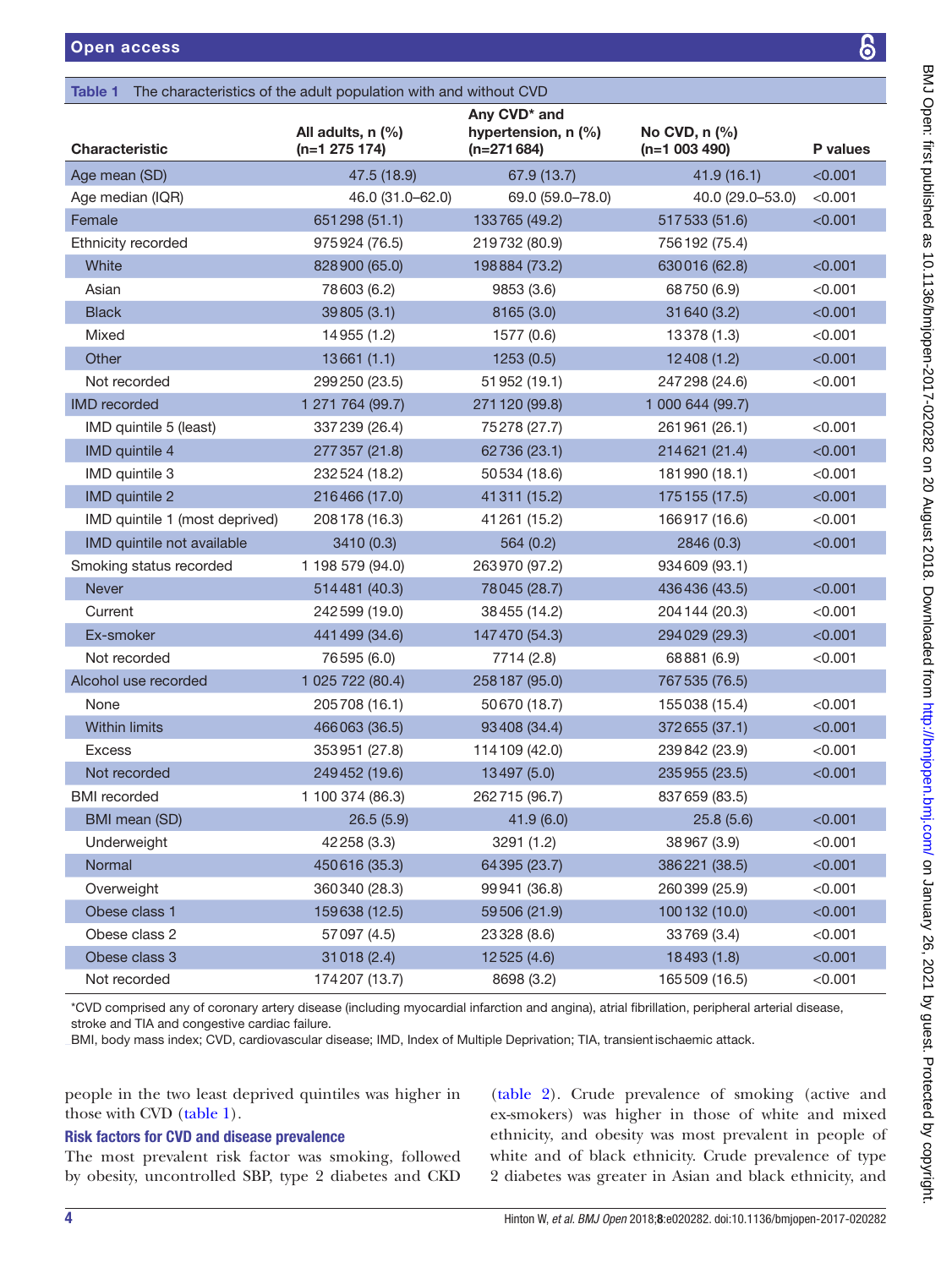| Cardiovascular disease profile and risk factors of the complete adult population and by ethnicity<br>Table 2 |                                      |                              |              |               |               |               |                           |
|--------------------------------------------------------------------------------------------------------------|--------------------------------------|------------------------------|--------------|---------------|---------------|---------------|---------------------------|
|                                                                                                              |                                      | Ethnicity, n (%)             |              |               |               |               |                           |
| Conditions                                                                                                   | All adults, n (%)<br>$(n=1 275 174)$ | White n=828900 Asian n=78603 |              | Black n=39805 | Mixed n=14955 | Other n=13661 | $(n=299250)$<br>Not known |
| Cardiovascular risk factors                                                                                  |                                      |                              |              |               |               |               |                           |
| Uncontrolled (SBP >140 mm Hg)*                                                                               | 217978 (17.1)                        | 50779 (18.2)                 | 5899 (7.5)   | 5733 (14.4)   | 1291 (8.6)    | 992 (7.3)     | 53284 (17.8)              |
| $CKD$ (stages $3-5$ ) <sup>†</sup>                                                                           | 70965 (5.6)                          | 53001 (6.4)                  | 2000 (2.5)   | 1613(4.1)     | 350(2.3)      | 212 (1.6)     | 13789 (4.6)               |
| Type 1 diabetes                                                                                              | 5440 (0.4)                           | 4019 (0.5)                   | 198(0.3)     | 107(0.3)      | 63 (0.4)      | 32 (0.2)      | 1021(0.3)                 |
| Type 2 diabetes                                                                                              | 84320 (6.6)                          | 58586 (7.1)                  | 7443 (9.5)   | 3605 (9.1)    | 698 (4.7)     | 685 (5.0)     | 13303 (4.4)               |
| Obesity: BMI ≥30 kg/m <sup>2</sup>                                                                           | 247753 (19.4)                        | 77 255 (21.4)                | 9180 (11.7)  | 10624 (26.7)  | 2411 (16.1)   | 2175 (15.9)   | 46108 (15.4)              |
| Active smoker                                                                                                | 242599 (19.0)                        | 64861 (19.9)                 | 10366 (13.2) | 5884 (14.8)   | 3100 (20.7)   | 2768 (20.3)   | 55620 (18.6)              |
| Ex-smoker                                                                                                    | 441499 (34.6)                        | 326723 (39.4)                | 16671 (21.2) | 9172(23.0)    | 3773 (25.2)   | 2946 (21.6)   | 82214 (27.5)              |
| Cardiovascular diseases                                                                                      |                                      |                              |              |               |               |               |                           |
| Coronary artery disease                                                                                      | 44141 (3.5)                          | 33814 (4.1)                  | 1707(2.2)    | 360 (0.9)     | 155(1.0)      | 166 (1.2)     | 7939 (2.7)                |
| Atrial fibrillation                                                                                          | 34700 (2.7)                          | 26684 (3.2)                  | 418 (0.5)    | 226 (0.6)     | 82 (0.5)      | 92 (0.7)      | 7198 (2.4)                |
| Peripheral arterial disease                                                                                  | 10027 (0.8)                          | 7812 (0.9)                   | 188 (0.2)    | 111(0.3)      | 24 (0.2)      | 22 (0.2)      | 1870 (0.6)                |
| Stroke and TIA                                                                                               | 27 222 (2.1)                         | 20323 (2.5)                  | 606 (0.8)    | 430 (1.1)     | 96 (0.6)      | 66 (0.5)      | 5701 (1.9)                |
| Congestive cardiac failure                                                                                   | 13907 (1.1)                          | 10452(1.3)                   | 373 (0.5)    | 226 (0.6)     | 55 (0.4)      | 60 (0.4)      | 2741 (0.9)                |
| Hypertension (diagnosed)                                                                                     | 234838 (18.4)                        | 71825 (20.7)                 | 8941 (11.4)  | 7902 (19.9)   | 1461(9.8)     | 1117(8.2)     | 43592 (14.6)              |
| "Includes people with and without a diagnosis of hypertension.                                               |                                      |                              |              |               |               |               |                           |

<span id="page-4-0"></span>\*Includes people with and without a diagnosis of hypertension.

†Number of people with condition (% of total column population), for example, CKD (stages 3–5) in in 53001 (6.4) people in the white ethnic group. ուսաշշ peopre with and winout a uragnosis or myperterision.<br>†Number of people with condition (% of total column population), for example, CKD (stages 3–5) in in 53 001 (6.4) people in the white ethnic group.<br>BMI, body ma

BMI, body mass index; CKD, chronickidney disease; SBP, systolic blood pressure; TIA, transientischaemic attack.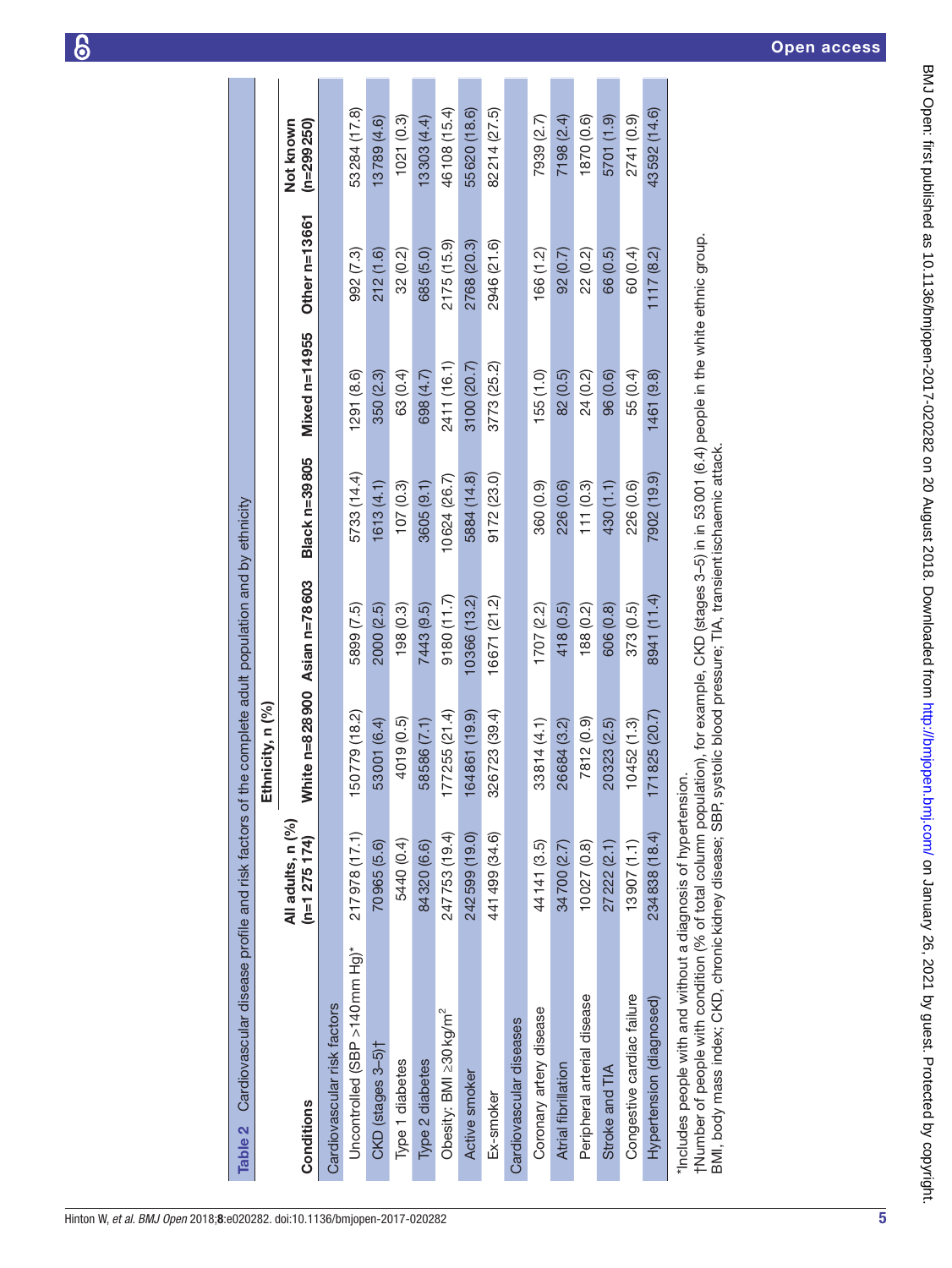

<span id="page-5-0"></span>Figure 1 Prevalence of (A) cardiovascular diseases and hypertension, and (B) risk factors/comorbidities in the RCGP RSC network, compared with all-English practices, using Quality Outcomes Framework data. CKD, chronickidney disease; RCGP, Royal College of General Practitioner; RSC, Research and Surveillance Centre; TIA, transientischaemic attack.

CKD in white people. The highest overall crude prevalence for CVD was in white ethnicity, particularly for AF.

# Prevalence of CVD

The prevalence and number of conditions increased with age (online [supplementary table S1](https://dx.doi.org/10.1136/bmjopen-2017-020282)). CVD was present in less than 1% of people under the age of 50 years, increasing to a quarter of people with at least one condition between 70 and 79 years old, and over 40% in people over the age of 80 years.

We identified a higher prevalence of CVDs from RCGP RSC data than identified by the P4P(QOF) definitions ([figure](#page-5-0) 1A). We also detected a higher proportion of other CVD risk factors and comorbidities [\(figure](#page-5-0) 1B).

# Incidence of CVD

Hypertension showed the highest incidence (2012–2016) and age-adjusted and gender-adjusted annual incidence rate followed by AF and coronary artery disease ([table](#page-5-1) 3).

# CVD prescription use

ACE inhibitors, statins and calcium channel blockers were the most commonly prescribed, with over half of the CVD cohort prescribed at least one of these medications (online [supplementary table S2\)](https://dx.doi.org/10.1136/bmjopen-2017-020282).

# Predictors of CVD

When considering predictors of all types of CVD, people were more likely to have the disease if they were older, male, current or ex-smokers, hazardous drinkers or categorised as an alcoholic, or had a well-established comorbidity/risk factor (chronic kidney disease, diabetes and hypertension) for CVD (table 4). In addition, likelihood of having CVD increased with each BMI category compared with people with a normal BMI, while people in the more deprived groups (IMD quintiles 1–4) were more likely to have CVD than those in the least deprived group (IMD quintile 5), and people of non-white ethnic groups were less likely to have CVD than people of white ethnicity. Interestingly, people with uncontrolled SBP were less likely to have CVD than those with controlled SBP. However, bivariate analysis showed that people were more likely to have CVD if their SBP was uncontrolled (OR 2.09, 95%CI 2.06 to 2.12), which suggests that adjusting for other variables (eg, age and hypertension diagnosis) affected this relationship.

Similar associations were found for coronary artery disease and AF (online [supplementary tables S3 and](https://dx.doi.org/10.1136/bmjopen-2017-020282)  [S4](https://dx.doi.org/10.1136/bmjopen-2017-020282)); however, people of Asian ethnicity were more likely to have coronary artery disease than people of white ethnicity. Current and ex-smokers and people with type 1 diabetes were less likely to have AF than non-smokers and those without diabetes, respectively.

# **DISCUSSION**

Our results demonstrate a high prevalence of CVD, including hypertension, in a nationally representative population sample. A CVD diagnosis was recorded in

<span id="page-5-1"></span>Table 3 Incidence of cardiovascular disease and hypertension in the last 5years, and age-adjusted and gender-adjusted annual incidence in the adult population

| <b>Cardiovascular conditions</b>  | Incident cases in last 5 years, $n$ (%) | Annual age-adjusted and gender-adjusted<br>incidence rate per 10 000 (95% CI) |
|-----------------------------------|-----------------------------------------|-------------------------------------------------------------------------------|
| Coronary artery disease           | 14033 (1.1)                             | 22.1 (21.8 to 22.5)                                                           |
| Atrial fibrillation               | 17913 (1.4)                             | 28.2 (27.8 to 28.7)                                                           |
| Peripheral arterial disease       | 3817(0.3)                               | $6.0$ (5.8 to 6.2)                                                            |
| Stroke/transient ischaemic attack | 10838 (0.8)                             | 17.1 (16.8 to 17.5)                                                           |
| Congestive cardiac failure        | 7792 (0.6)                              | 12.3 (12.0 to 12.6)                                                           |
| Hypertension                      | 60635 (4.8)                             | 96.5 (95.7 to 97.3)                                                           |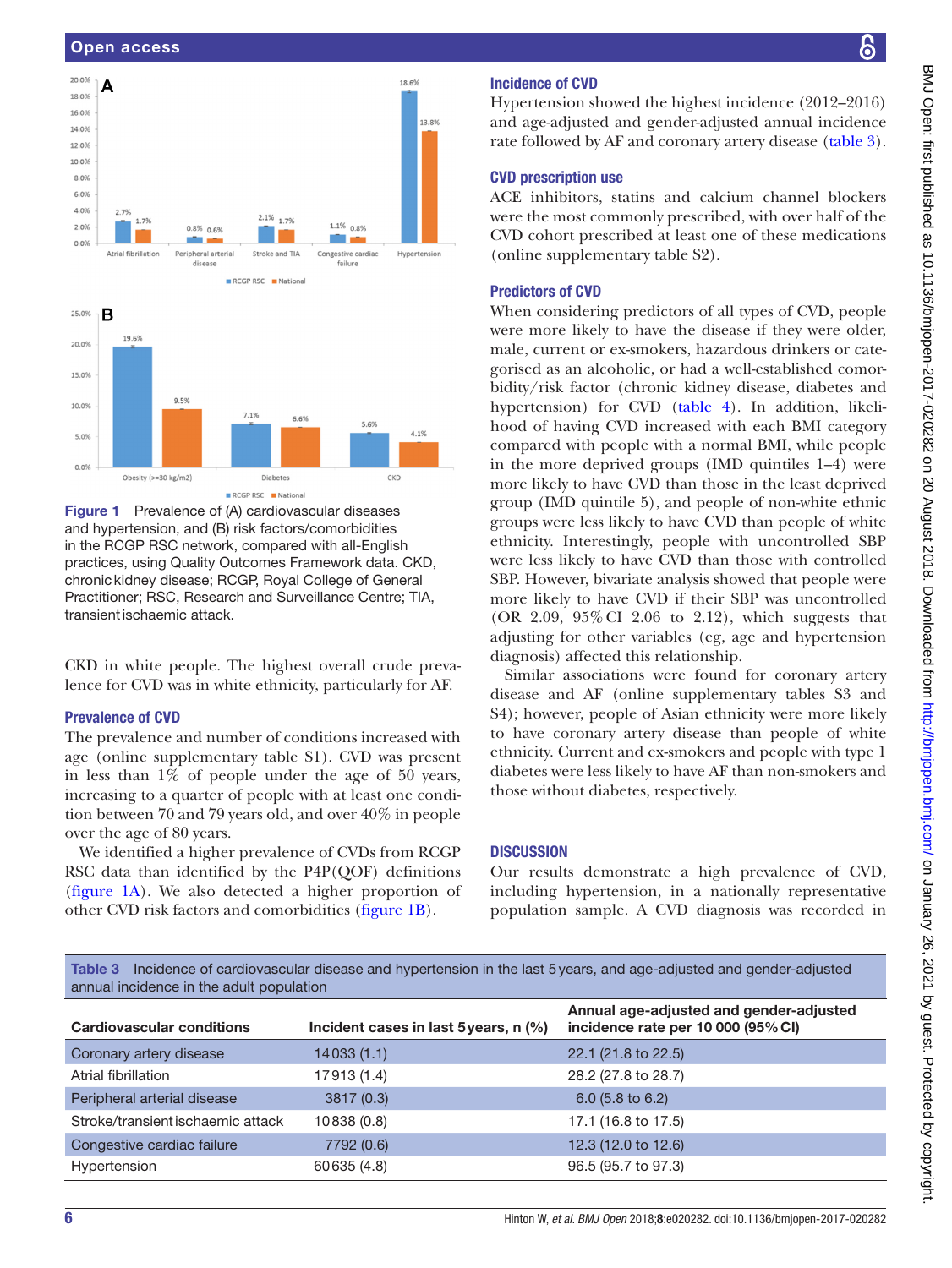| Table 4                                   |       | Multivariable logistic regression for CVD |                 |
|-------------------------------------------|-------|-------------------------------------------|-----------------|
| <b>Characteristic</b>                     | ΟR    | 95% CI                                    | <b>P</b> values |
| Age                                       | 1.093 | 1.093 to 1.094                            | < 0.001         |
| Gender (male)                             | 2.105 | 2.070 to 2.140                            | $<$ 0.001       |
| Ethnicity                                 |       |                                           |                 |
| White                                     |       | 1.000 (reference)                         |                 |
| Asian                                     | 0.849 | 0.810 to 0.890                            | < 0.001         |
| <b>Black</b>                              | 0.520 | 0.486 to 0.557                            | <0.001          |
| <b>Mixed</b>                              | 0.731 | 0.648 to 0.825                            | ${<}0.001$      |
| Missing                                   | 0.697 | 0.615 to 0.791                            | < 0.001         |
| Other                                     | 0.933 | 0.915 to 0.952                            | < 0.001         |
| <b>IMD</b> quintile                       |       |                                           |                 |
| <b>IMD</b> quintile 5<br>(least deprived) |       | 1.000 (reference)                         |                 |
| IMD quintile 4                            | 1.047 | 1.025 to 1.070                            | $<$ 0.001 $\,$  |
| <b>IMD</b> quintile 3                     | 1.082 | 1.057 to 1.107                            | < 0.001         |
| IMD quintile 2                            | 1.155 | 1.127 to 1.185                            | < 0.001         |
| <b>IMD</b> quintile 1<br>(most deprived)  | 1.230 | 1.199 to 1.263                            | < 0.001         |
| IMD quintile not<br>available             | 1.034 | 0.873 to 1.225                            | 0.700           |
| Smoking status                            |       |                                           |                 |
| Never                                     |       | 1.000 (reference)                         |                 |
| Active smoker                             | 1.565 | 1.526 to 1.605                            | < 0.001         |
| Ex-smoker                                 | 1.381 | 1.355 to 1.407                            | < 0.001         |
| Not recorded                              | 1.056 | 1.005 to 1.111                            | 0.032           |
| Alcohol<br>consumption                    |       |                                           |                 |
| Safe use                                  |       | 1.000 (reference)                         |                 |
| Non-drinker                               | 1.189 | 1.162 to 1.216                            | < 0.001         |
| Hazardous use                             | 1.217 | 1.195 to 1.241                            | < 0.001         |
| Alcoholism                                | 1.594 | 1.533 to 1.657                            | < 0.001         |
| Not recorded                              | 0.866 | 0.834 to 0.900                            | < 0.001         |
| <b>BMI</b> category                       |       |                                           |                 |
| Normal                                    |       | 1.000 (reference)                         |                 |
| Underweight                               | 1.151 | 1.082 to 1.225                            | < 0.001         |
| Overweight                                | 1.136 | 1.114 to 1.159                            | < 0.001         |
| Obese class 1                             | 1.352 | 1.320 to 1.384                            | < 0.001         |
| Obese class 2                             | 1.597 | 1.544 to 1.651                            | < 0.001         |
| Obese class 3                             | 1.858 | 1.776 to 1.944                            | < 0.001         |
| Not recorded                              | 0.803 | 0.769 to 0.839                            | < 0.001         |
| Diabetes                                  |       |                                           |                 |
| No diabetes                               |       | 1.000 (reference)                         |                 |
| Type 1 diabetes                           | 2.410 | 2.165 to 2.683                            | < 0.001         |
| Type 2 diabetes                           | 1.609 | 1.576 to 1.642                            | < 0.001         |
| Unknown/other<br>diabetes type            | 2.038 | 1.407 to 2.951                            | $<$ 0.001 $\,$  |

**Continued** 

| <b>Table 4 Continued</b>                  |       |                |                 |
|-------------------------------------------|-------|----------------|-----------------|
| <b>Characteristic</b>                     | OR    | 95% CI         | <b>P</b> values |
| Other known risk factors                  |       |                |                 |
| Uncontrolled SBP 0.712<br>$($ >140 mm Hq) |       | 0.700 to 0.725 | < 0.001         |
| Hypertension<br>diagnosis                 | 1.734 | 1.704 to 1.764 | < 0.001         |
| CKD (stages 3-5)                          | 1.653 | 1.620 to 1.688 | < 0.001         |

BMI, body mass index; CKD, chronic kidney disease; CVD, cardiovascular disease; IMD, Index of Multiple Deprivation; SBP, systolicblood pressure.

more than one in five adults in our population. Regarding specific cardiovascular conditions, hypertension was the most commonly diagnosed cardiovascular condition. Coronary artery disease was diagnosed in 3.5% of individuals. This compares to previous UK studies which have demonstrated a fairly consistent prevalence of coronary artery disease at 3% in England, and 4% in Scotland, Northern Ireland and Wales.<sup>32</sup> Additionally, our reported prevalence of AF, 2.7%, is similar to modelling studies undertaken by Public Health England to estimate the true burden of AF in England, $33$  which in itself is significantly higher than the national prevalence of AF reported by QOF/P4P. This highlights the benefit of our approach to case definition and the use of a wider range of clinical codes than used within P4P business rules. Classical risk factors for CVD were well represented within the RCGP RSC population. For example 234838 individuals had a diagnosis of hypertension.

The RCGP RSC database is suitable for CVD research. We have defined a cohort of people with CVD (n=271684) and identified a higher prevalence of patients than the P4P/QOF scheme: though we note QOF uses a limited list of codes. Incident cases of CVD and CVD risk factors can be identified in the cohort. We identified more obesity, our results are more closely aligned with self-reported data[.34](#page-8-28) Our use of ontologies to improve case finding may make our approach more reproducible than studies that rely on an expert's code list.<sup>3</sup>

Data quality was high in the CVD cohort for demographic, clinical and social variables. These are similar to those reported in other UK primary care databases, such as Clinical Practice Research Datalink (CPRD).<sup>[36](#page-8-30)</sup> We were able to identify uncontrolled hypertension, a risk factor for major cardiovascular events, $37 \frac{38}{10}$  and highlighted an area where management could be improved through a combination of patient education and self-management and pharmacological interventions as appropriate.<sup>39</sup> We could identify appropriate medicines used to manage  $CVD$  and found statins prescribed at anticipated rates. $\frac{4}{3}$ 

The associations with ethnicity were generally those expected. We found that a higher prevalence of people of white ethnicity had CKD, while the highest prevalence for type 2 diabetes was seen in those of black or Asian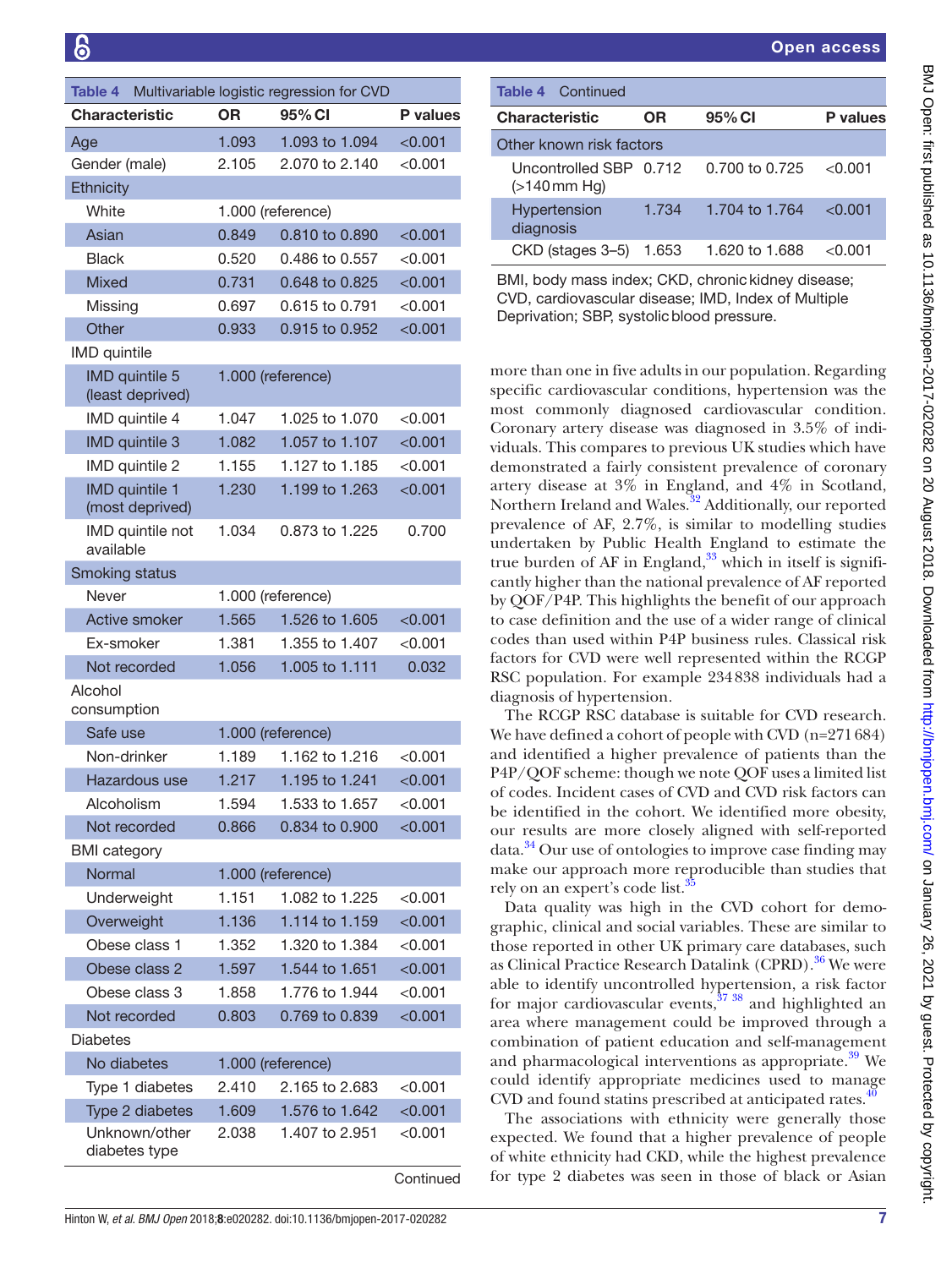ethnicity[.41](#page-8-34) [42](#page-8-35) Similarly a higher prevalence of hyperten-sion was seen in people of black ethnicity.<sup>43</sup> <sup>[44](#page-8-37)</sup>

The age-adjusted and gender-adjusted annual incidence of CVD was highest in AF and similar to other findings that have reported rates in Europe, $45$  while the incidence of stroke was higher than previously reported in other UK primary care databases (CPRD). $46$  This may reflect an increase in disease in the years since these findings were reported, or enhanced case-finding strategies.

Logistic regression analyses demonstrated that established risk factors for CVD were associated with CVD in the RCGP RSC dataset. Unusually, people with uncontrolled SBP were shown to be less likely to have CVD. However, bivariate analysis confirmed that this finding was only after adjusting for other variables, and uncontrolled SBP is in fact associated with higher risk of CVD. This variable was for the latest recording only for people with or without a diagnosis of hypertension, and therefore, many people who had uncontrolled SBP are healthy.

# Strengths and weaknesses

# **Strengths**

We have presented a comprehensive assessment of the burden of CVD in a representative population sample. Our use of coding ontologies improves the accuracy of case identification. RCGP RSC has promoted high-quality data recording for over half a century.

Although RCGP data have traditionally been used for monitoring infectious diseases, the network data have recently started to be used more for non-communicable disease (NCD) research. Examples include the epidemiology of type 3c diabetes,<sup>47</sup> liver disease<sup>48</sup> and risks associated with anticoagulant use in people with AF and CKD.<sup>17</sup>

#### Weaknesses

The weakness of our data is that of all routinely collected data.[18](#page-8-12) Data are collected for routine patient care in the context of the 10min GP consultation. Our coded data are therefore a brief abstraction of this process.<sup>49</sup> We are still in the early stages of looking to ensure the robustness of real-world evidence studies.

The incidence of myocardial infarction was lower than reported UK primary care data from linked primary care, hospital and national audit datasets (CPRD).<sup>50</sup> This suggests there are limitations to using primary care data alone, though we have the capability to link to these same datasets.

#### **CONCLUSIONS**

We have reported the prevalence and incidence of common CVDs in the RCGP RSC dataset. Our reported prevalence of coronary artery disease and AF is comparable with other UK studies. Therefore, the RCGP RSC is ready to be more active in research and quality improvement studies including CVD. The rich clinical data available within the RCGP RSC have substantial potential utility for epidemiological research into a variety of communicable and NCD. This has recently been demonstrated using the RCGP RSC

dataset to explore CVD outcomes in renal disease.<sup>17</sup> The combination of clinical and prescription data can be used to carry out real-world evidence studies and explore effectiveness beyond the traditional randomised control trial setting.

#### Author affiliations

<sup>1</sup>Section of Clinical Medicine & Ageing, Department of Clinical & Experimental Medicine, University of Surrey, Guildford, UK

<sup>2</sup>Institute of Cardiovascular Research, Royal Holloway University of London, Egham, UK

<sup>3</sup>Department of Endocrinology, Ashford and St Peter's NHS Foundation Trust, Chertsey, UK

4 Royal College of General Practitioners, Royal College of General Practitioners (RCGP) Research and Surveillance Centre (RSC), London, UK

Acknowledgements Rachel Byford and Julian Sherlock, SQL developers, database management and data extraction, and the participating practices and patients for providing the data for this cohort. Collaboration with the GP computer system suppliers—EMIS, InPractice Systems and TPP; Apollo systems; Public Health England and our other funders and collaborators.

Contributors WH led the analysis and drafting of the paper. AM and AC supported the statistical analysis of the paper. SdL led the development of the cohort, conceived the idea and contributed to the drafting of the paper. RC, TSH, PS and FF also contributed to the preparation and reviewing of the manuscript.

Funding This study was funded internally by the Department of Clinical and Experimental Medicine at the University of Surrey.

Competing interests None declared.

Patient consent Not required.

Provenance and peer review Not commissioned; externally peer reviewed.

Data sharing statement The RCGP RSC data set can be accessed by researchers, approval is on a project-by-project basis (www.rcgp.org.uk/rsc). Ethical approval by an NHS Research Ethics Committee is needed before any data release/other appropriate approval. Researchers wishing to directly analyse the patient-level pseudonymised data will be required to complete information governance training and work on the data from the secure servers at the University of Surrey. Patientlevel data cannot be taken out of the secure network. We encourage interested researchers to attend the short courses on how to analyse primary care data/RCGP RSC data offered twice a year.

Open access This is an open access article distributed in accordance with the Creative Commons Attribution Non Commercial (CC BY-NC 4.0) license, which permits others to distribute, remix, adapt, build upon this work non-commercially, and license their derivative works on different terms, provided the original work is properly cited, appropriate credit is given, any changes made indicated, and the use is non-commercial. See: [http://creativecommons.org/licenses/by-nc/4.0/.](http://creativecommons.org/licenses/by-nc/4.0/)

#### **REFERENCES**

- <span id="page-7-0"></span>1. World Health Organization. Cardiovascular diseases (CVDs). [http://](http://www.who.int/mediacentre/factsheets/fs317/en/) [www.who.int/mediacentre/factsheets/fs317/en/](http://www.who.int/mediacentre/factsheets/fs317/en/) (accessed 17 May 2017).
- <span id="page-7-1"></span>2. GBD 2015 Mortality and Causes of Death Collaborators. Global, regional, and national life expectancy, all-cause mortality, and causespecific mortality for 249 causes of death, 1980-2015: a systematic analysis for the Global Burden of Disease Study 2015. *[Lancet](http://dx.doi.org/10.1016/S0140-6736(16)31012-1)* 2016;388:1459–544.
- <span id="page-7-2"></span>3. Lozano R, Naghavi M, Foreman K, *et al*. Global and regional mortality from 235 causes of death for 20 age groups in 1990 and 2010: a systematic analysis for the Global Burden of Disease Study 2010. *[Lancet](http://dx.doi.org/10.1016/S0140-6736(12)61728-0)* 2012;380:2095–128.
- <span id="page-7-3"></span>4. GBD 2015 Risk Factors Collaborators. Global, regional, and national comparative risk assessment of 79 behavioural, environmental and occupational, and metabolic risks or clusters of risks, 1990-2015: a systematic analysis for the Global Burden of Disease Study 2015. *[Lancet](http://dx.doi.org/10.1016/S0140-6736(16)31679-8)* 2016;388:1659–724.
- <span id="page-7-4"></span>5. Rumsfeld JS, Joynt KE, Maddox TM. Big data analytics to improve cardiovascular care: promise and challenges. *[Nat Rev Cardiol](http://dx.doi.org/10.1038/nrcardio.2016.42)* 2016;13:350–9.